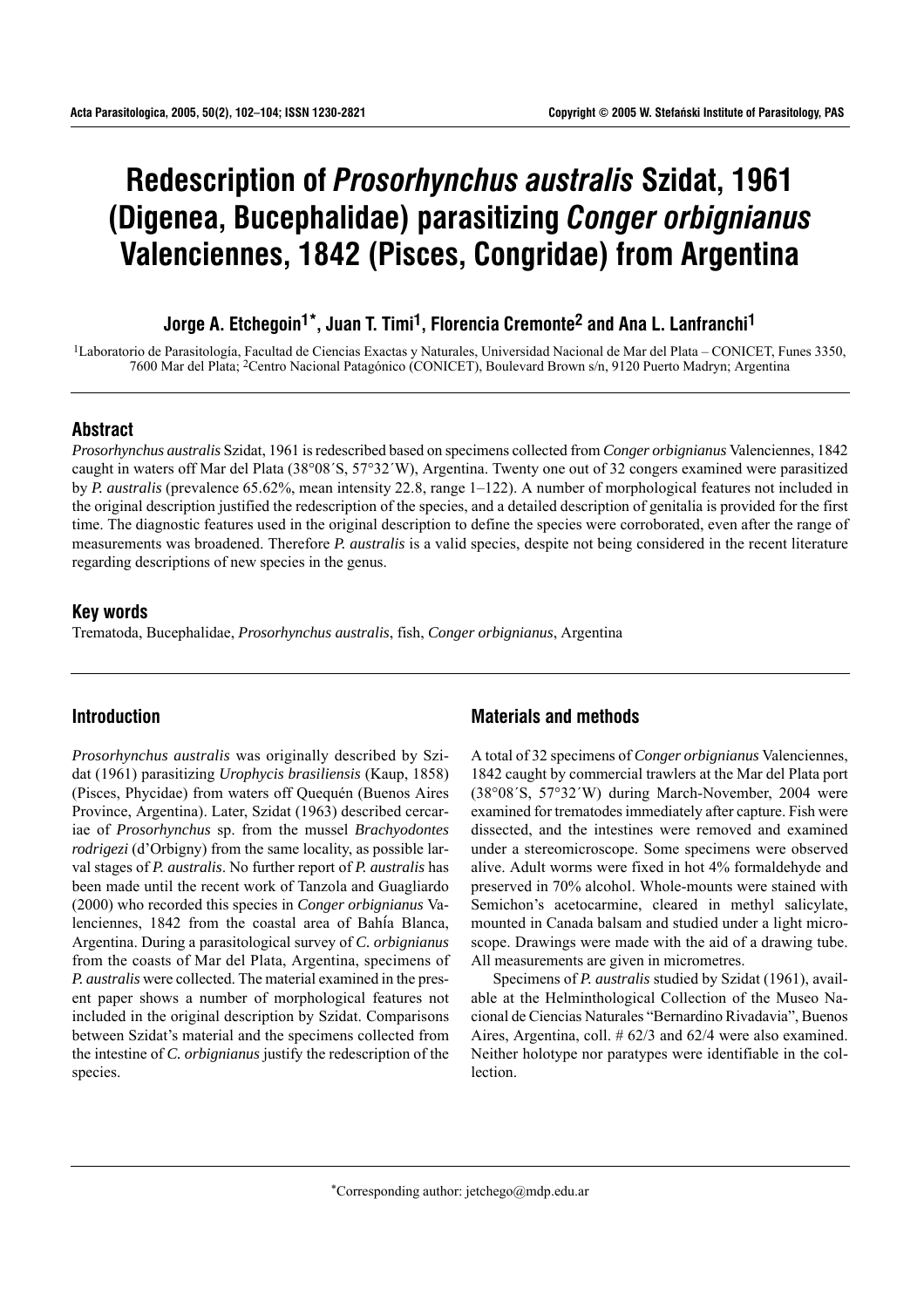

**Figs 1–4***. Prosorhynchus australis*: **1.** Ventral view, scale bar = 450 µm; **2.** Detail of terminal genitalia, scale bar = 140 µm; **3.** Terminal genitalia with protruded genital lobe, scale bar =  $140 \mu m$ ; **4.** Detail of egg, scale bar =  $20 \mu m$ 

# **Results**

#### *Prosorhynchus australis* **Szidat, 1961** (Figs 1-4) Syn.: *Bucephalus australis* (Szidat, 1961) Yamaguti, 1971

Description: Based on 14 specimens. Body elongate, fully covered by spines,  $2,396$  (1,620–2,900) long by 850 (700– 1,080) maximum width. Rhynchus conical, strongly muscular, 469 (376–544) long by 430 (368–500) wide, representing  $20.7$  (15.8–27.0)% of body length. Rhynchus cone with two lateral bands of transverse muscles and two central bands of dorso-ventral muscles surrounding the central funnel; rhynchus cone surmounted by disc formed by radial muscles and two antero-lateral fields of dorso-ventral muscles. Mouth located at  $1,123$  (744–1,420) from anterior end. Pharynx slightly preequatorial, 161 (128–200) long by 168 (128–208) wide.

Intestinal caecum sac-like, anterior to pharynx, 265 (232–304) long by  $242$  (168–312) wide. Testes rounded to oval, opposite to slightly diagonal, located midway between intestinal caecum and posterior body end. Left testis  $250(192-328)$  long by 267 (208–328) wide; right testis 234 (224–264) long by 258  $(200-312)$  wide. Cirrus sac thick-walled, sinistral, 512 (368– 576) long by 149 (120–160) wide, representing  $18.7$  (15.5– 20.1)% of total body length. Cirrus sac containing tubular, looped seminal vesicle representing about  $1.5 \times$  total length of cirrus sac, long pars prostatica and numerous small prostatic cells. Ejaculatory duct entering into genital atrium. Genital atrium 218 (195–240) long by 180 (152–208) wide, surrounded by numerous glandular cells, containing genital lobe, circular when protruded, observed in two specimens. Genital pore ventral and subterminal. Ovary pretesticular, ovoid, dextral, 209 (168–232) long by 199 (152–240) wide. Mehlis'